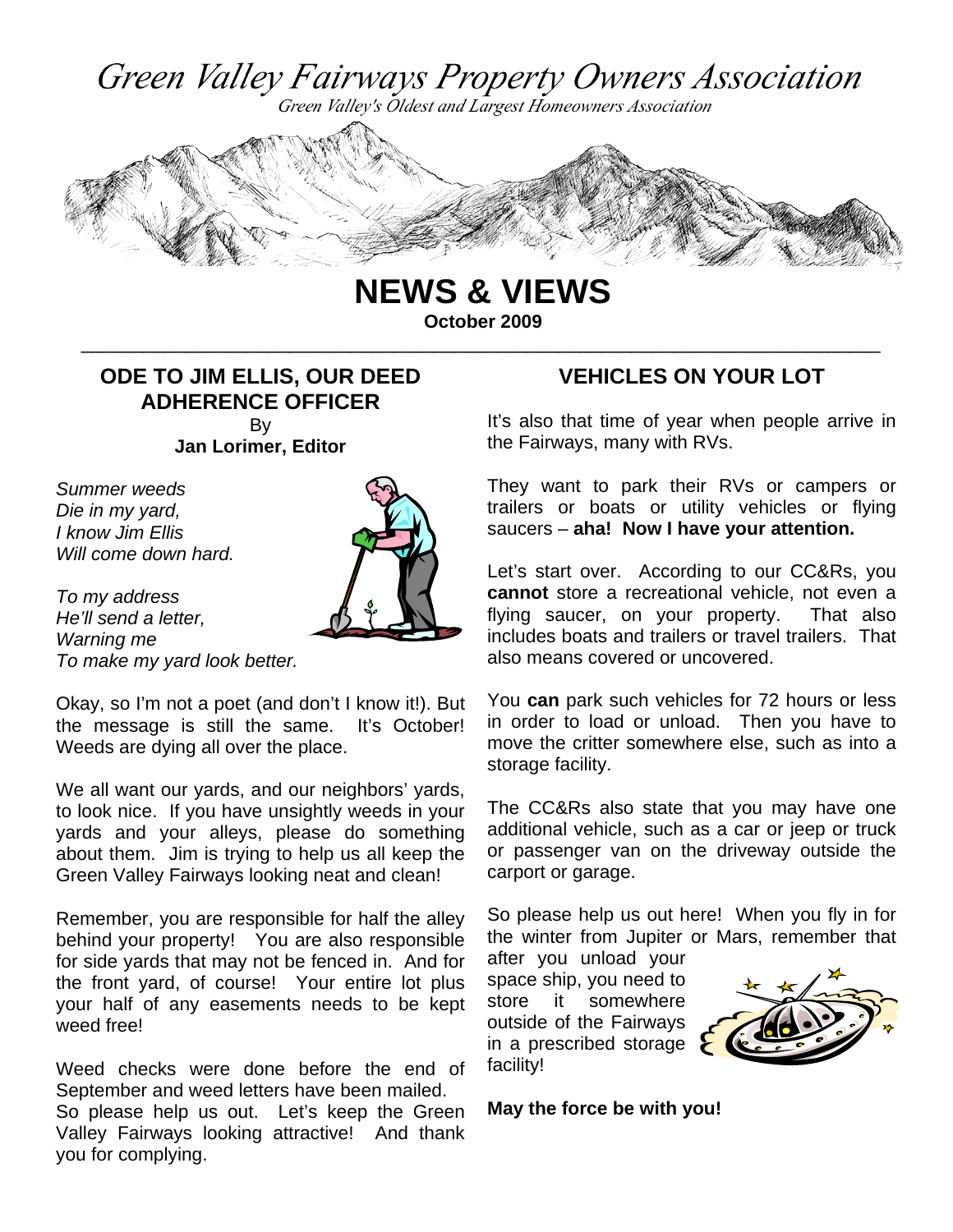**And speaking of outer space….** 

# **RED ALERT! RED ALERT!**

**In other words….** 

# **HELP!**

### **What would happen if we gave an election and no one came?**

That's the dilemma we on the Board of Directors face every year. It's time for nominations, but whom can we get to run?

This year – as every year – we need at least 3 people to run for the Board of Directors. And this year – as every year – people turn down our requests to run. They're too busy or not interested or…. The excuses go on and on.

It doesn't take a lot of time to serve on the Board. Just a few hours a month.

And if we don't find enough people? Well, try to imagine what would happen if we disbanded the FPOA. Imagine that your next-door neighbor's yard gets choked with weeds. What do you do? Who do you call?

Let's say you see pack rats running around next door. Worse, those critters are now eyeing YOUR yard and licking their chops. What do you do? Who do you call?

Let's say the neighbor on the other side rents his house out to a family with a bunch of noisy teenagers. They ride their skateboards up and down in the street, hooting and hollering. They play their boom boxes at top volume. What do you do? Who do you call?

Or how about this: Someone with a business moves in across the street. Cars are parked everywhere. There's hardly room for you to back out of your driveway. Worse, this neighbor posts a big neon SALE sign on his front porch! What do you do? Who do you call?

The fact is you need to call someone who cares. Pima County doesn't! Your local sheriff doesn't! The only people who can help you are the volunteers who are serving on the GVFPOA Board of Directors. They care! But remember, you didn't want to help out, to serve on the Board, and the Association disbanded! NOW what are you going to do?

Still not willing to serve?

Then how about this! Someone on your street paints her house purple with green stripes and

red trim. Worse, she puts a toilet in her front yard, paints it orange and plants pink geraniums in the tank and in the bowl. Everyone in the neighborhood is complaining, especially about what this could do to sales of homes on your street, BUT what do you do? Who do you call?

Without a homeowners' association to enforce the CC&Rs, we are all helpless when it comes

to keeping our neighborhood nice.

As you can probably guess, the people who complain the most about a lot of things are always the people who turn their backs on us when we come asking for volunteers to serve!

So please, please, don't be one of those who are too busy or not interested. Please help us out this year! It won't ruin your golf game to offer up a few hours a month to your community.

But more…. You'll make a bunch of new friends on the Board. We are a good group and we do work hard, trying to serve YOU and your other friends in the Fairways!

Please call **Ed Musson** at 625-4209 to find out more and to say, "Yes, I'd like to do my fair share and run for a seat on the Board."

(Continued on page 3)

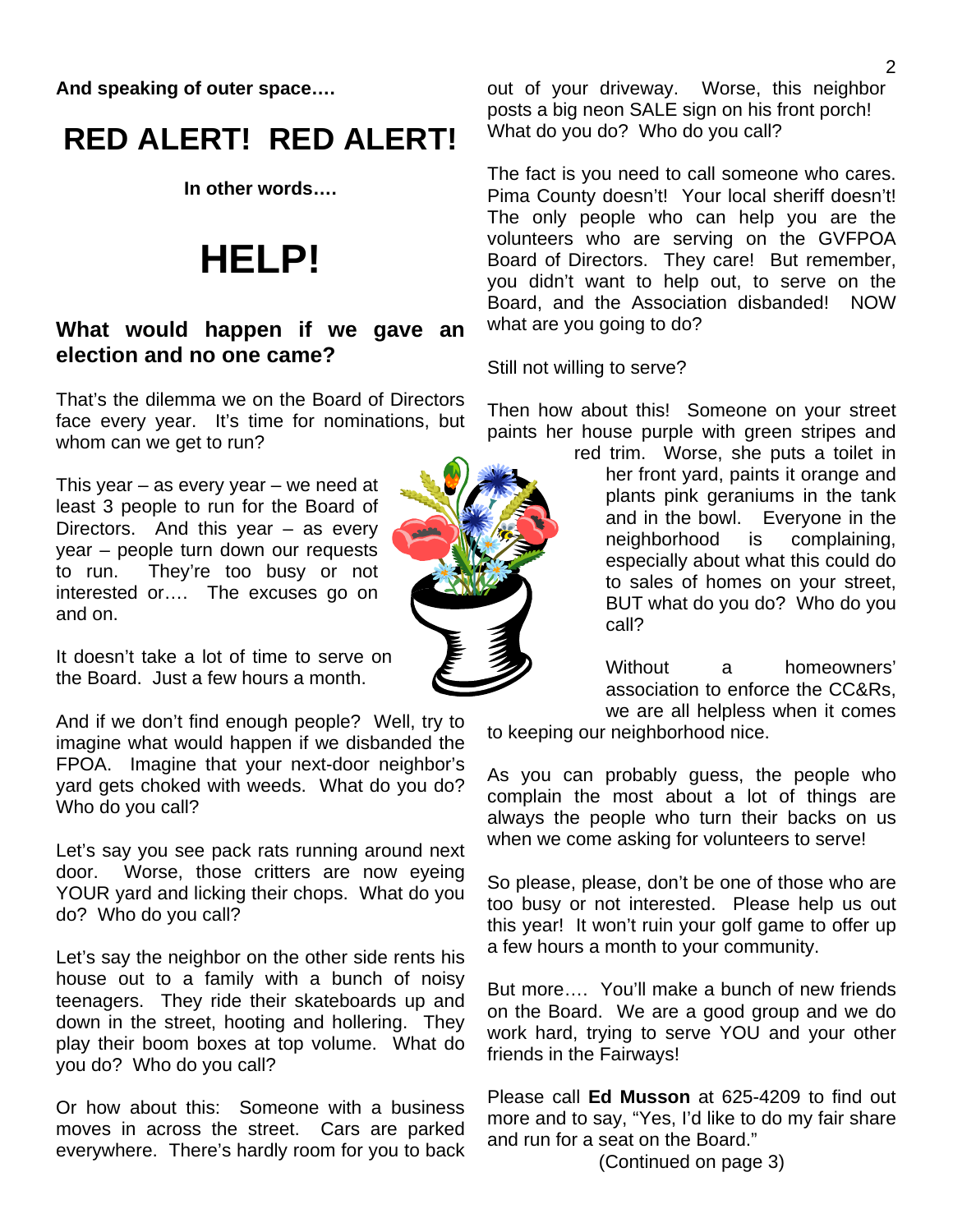If you do decide to run, you'll need a short bio for Ed to insert in the nomination papers. If you hate to write and need help with this, call **Jan Lorimer** at 399-2563 who will write you such a bio, your neighbors will think you are an international celebrity! (She's good, folks!)

And to all of you who are willing to help out and serve, a heartfelt thank you!



### **NEW HOME CHECK SERVICE**

The FPOA is still trying to determine if we can legally publish the names of businesses that some of you have recommended

businesses that offer services to homeowners in Green Valley.

Meantime, **Jim Ellis** has the name and phone number of a new home check service that is fully licensed, insured, and bonded. To find out more about this business – what services it provides, etc. – call Jim at 625-3199.

Meantime, for those of you who have requested another list of the businesses who offer services such as landscaping, painting, handyman services, etc., hang in there until we can determined what our liability might be.

### **A PLEA FROM YOUR LOYAL BOOKKEEPER!**

**Joyce Mohr**, the FPOA bookkeeper, has asked that I remind all of you that:

**FPOA dues are NOT GVR dues. The two types of dues are different and separate.** 

- **GVR dues cover Green Valley Recreation.**
- **FPOA dues are homeowner association dues.**

Every March, Joyce mails out dues statements to the homeowners in the Green Valley Fairways. The dues at this time are \$30.00 a year. In March 2010 you will receive a statement saying that you owe FPOA \$30.00.

If you pay your dues, we will love you forever! At least till next year.

If you do NOT pay your dues, then in April you will get a second statement, reminding you that you owe \$30.00 and NOW a late fee of \$5.00 has been tacked on. So now you owe \$35.00.

And, starting in 2010, you will also receive a strongly worded letter to go with this statement to remind you that **you are obligated under the law to pay your annual dues**.

You cannot, at this point, just pay the \$30.00. You also have to pay the \$5.00 late fee as well. If you do not pay the whole thing, you will continue to be in arrears!

If you pay what you owe  $-$  the full amount  $-$  all is well and good!

But if you do NOT pay, then the following year in March you will receive a statement for \$35.00 plus \$30.00 which now equals \$65.00. AND you will receive a really strongly worded letter spelling out what is going to legally happen to you if you don't pay your dues.

If you pay up, fine and dandy.

If you do not pay what you owe, you will receive another late fee of \$5.00.

Now you owe \$70.00, and oh, boy, are you in trouble!

Most people are honorable and responsible and pay their dues on time. We have a handful of obstinate, selfish, uncaring individuals who are trying to evade their responsibility. **Count on it! We will take legal action against them! Because it isn't fair to the rest of us!** 

So please, pay your dues on time in the same month you receive the statement.

Thank you!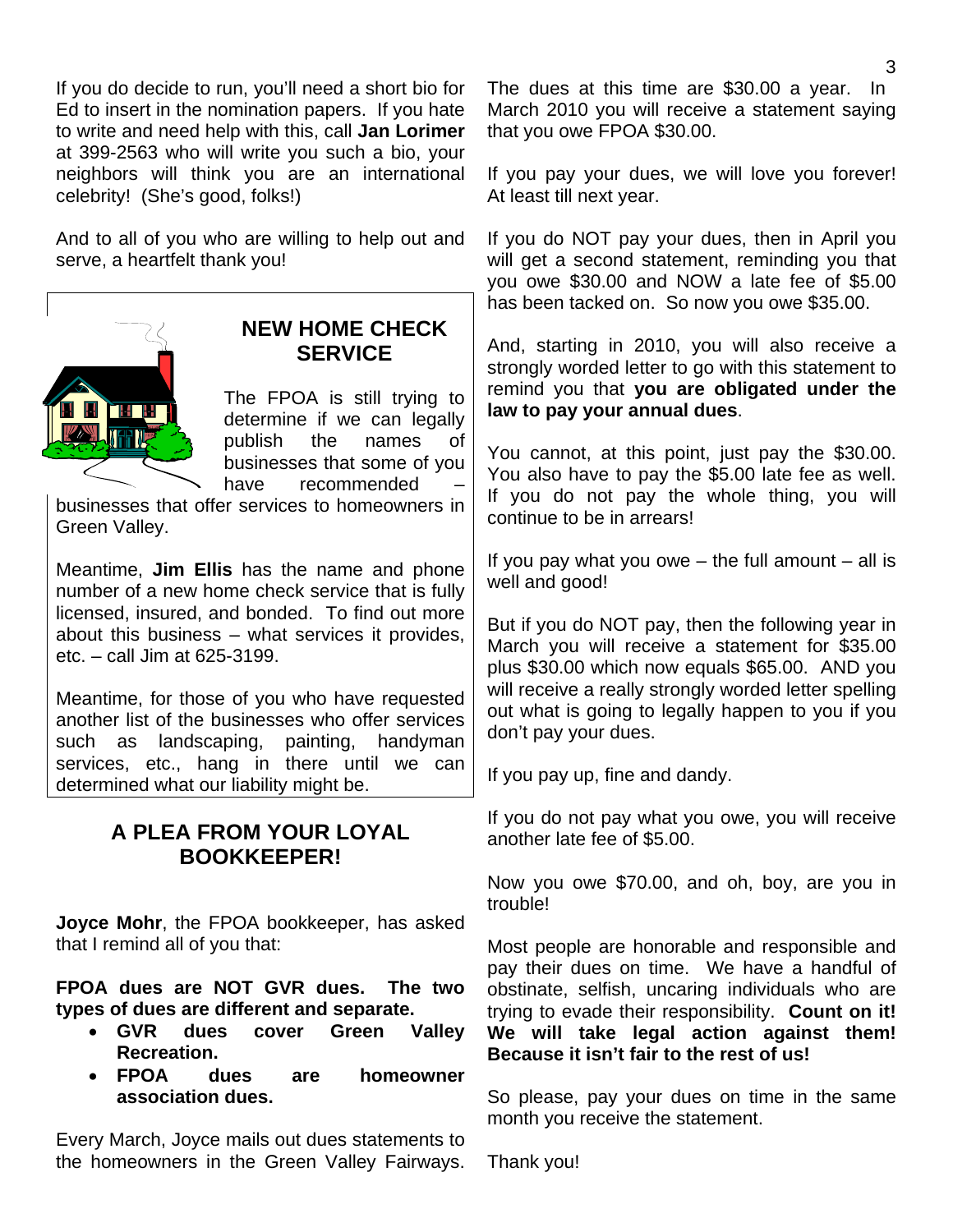## **DANGER, WILL ROBINSON!**

(This newsletter seems to be taking on a space theme! Maybe your editor is Lost in Space!)

But at least I got your attention again!

#### **Here's a very important update about the CC&Rs.**

One of our CC&Rs states:

"The aforesaid CC&Rs, and each and all thereof, shall run with the land and continue and remain in full force and effect at all times and against persons **until January 1, 2010**, at which time said CC&Rs shall be automatically extended for successive periods of ten (10) years unless by a majority vote of the owners' ballots returned by mail, it is agreed to change the said CC&Rs in whole or in part."

As you already know, we need to amend and clean up our CC&Rs. Many of them are no longer compliant with either statutory or case law. And of course they are full of legal jargon. And some of them are just no longer applicable.

However, time is running out. It is almost January 2010. So, our attorney has recommended that we first send out ballots to amend the CC&R shown above and get that amendment properly recorded.

Then, in a more leisurely fashion, we can work to upgrade the rest of the CC&Rs. And this will give YOU an opportunity for input.

Having said all that, you can expect to receive in the mail a statement showing the old wording as well as the amended wording, plus a ballot for you to use to cast your vote.

PLEASE, PLEASE, PLEASE VOTE AND RETURN YOUR BALLOT. PLEASE CARE! It's in your best interests!

To **not** take part in this ballot process is dangerous, very dangerous, Will Robinson!

## **IT'S ALL GARBAGE!**





Some of you are apparently not aware of the CC&R that says, in part:

Property owners must keep their property clean and neat. Trash and garbage must be kept in clean, sanitary containers and out of view of the neighbors. **Trash receptacles cannot not be placed on the curb any earlier than the night before trash pickup.** 

Some of our homeowners are putting garbage and/or recycle containers out days before collection time. The sun beats down and the garbage heats up.

And the odor is … well, the odor is stinky garbage! And it's downright offensive. Not to mention sickening!

If you don't enjoy smelling *eau de rotting food*, and I'm pretty sure you don't, please don't make the rest of us suffer.

Be considerate. Know when the trash man cometh, and put your trashcans and/or recycle containers out at the appropriate time!

Thank you!

### **5 NATURAL PEST REPELLENTS**

There are safer alternatives to commercial pesticides, so if you need something to rid your home of pests, here are some great ideas.

These tips originated in the Sunday Supplement magazine



*Your World*. Sid Kirchheimer wrote the original article.

(Continued on page 5)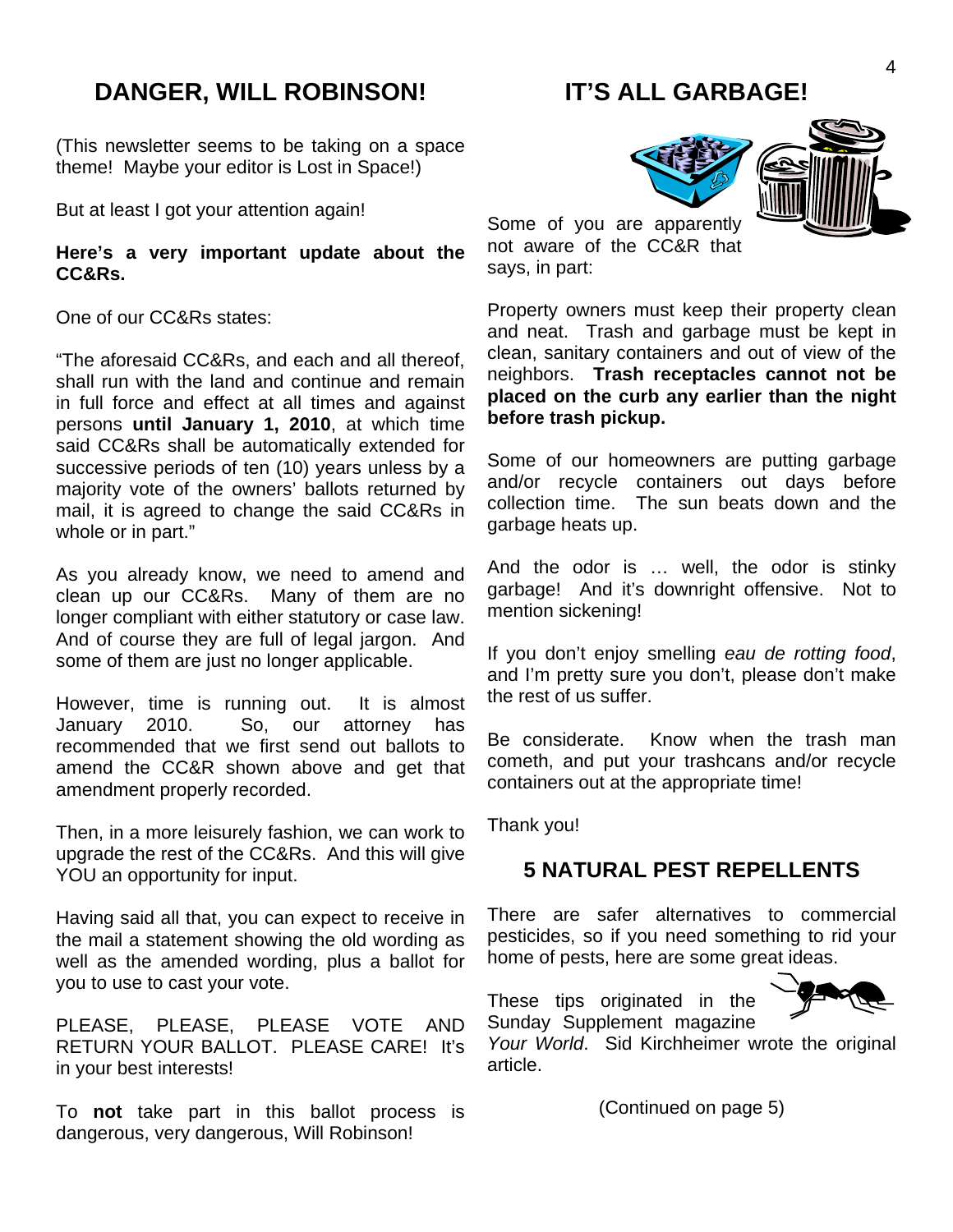**Ants:** Sprinkle cinnamon, bay leaves, cayenne

pepper or baby powder in problem areas and along baseboards and windowsills.



**Cockroaches:** Sprinkle equal parts of baking soda and confectioners' sugar in problem areas.

**Mice:** Place cotton dipped in peppermint oil near problem areas. Used kitty litter is another repellent.



**Mosquitoes:** Mix 2 teaspoons of apple cider vinegar in a glass of water placed on your deck or balcony, or dab lavender oil on your wrists and elbows.

 **Flies:** Small sachets of crushed mint placed around the home will discourage flies. So will a potted sweet basil plant.

(FPOA does not endorse these claims; we simply report them!)

### **A TRUE PROMAS**

**Joyce Mohr** reported earlier this year that the woman who conducts our annual audit LOVES the software program we are using – PROMAS – because it is so accurate. And yes, we passed our audit with flying colors!!

# **WEB AND EMAIL UPDATES**

**Chuck Hill** reports that out of 759 homeowners:

- About 60 of us have submitted email addresses.
- Of that number, 34 have requested that we not send them a hard copy newsletter. They will receive an email announcement letting them know when the newsletter is posted at our Website.

#### **Chuck writes:**

Many of you sent in the form in the March newsletter, providing us with your email address so that we can alert you to any important

information from the board and so that we can email you the newsletters. About half of those who we heard from opted to receive the periodic newsletter only via email, therefore saving us some postage expense.

This issue is the first one that is being sent out with the email list. Those people received it online, and any illustrations were in color!

We would like to encourage more of you to take advantage of letting us know your email address.

To do that, go to the GVFPOA Website home page **(www.gvfairways.com)** and use the link to **webmaster@gvfairways.com**.

Please provide your name(s), email address(s), and your Green Valley address, and you will be added.

Please also indicate if you would prefer to receive the newsletter only via email or if you would like to continue getting it in the mail.

Don't forget to use the web site:

- For information on the property owners' association
- To contact board members
- To download forms that you may need
- To read the minutes of the Board of Directors' meetings
- To link to other helpful Websites
- And more!

### **SUE JONES REPORTS**

GVFPOA Board Member and Realtor, **Sue Jones**, reports that since January 1, 19 homes in the Fairways have been put on the market and 14 of them have sold and closed. This information comes to us from the Green Valley/Sahuarita Multiple Listing Service.

### **MARK YOUR CALENDARS**

…for 2010, that is. The GVFPOA Annual Meeting will be held at the East Center on Friday, February 26 at 1:00. Stay tune for more details!